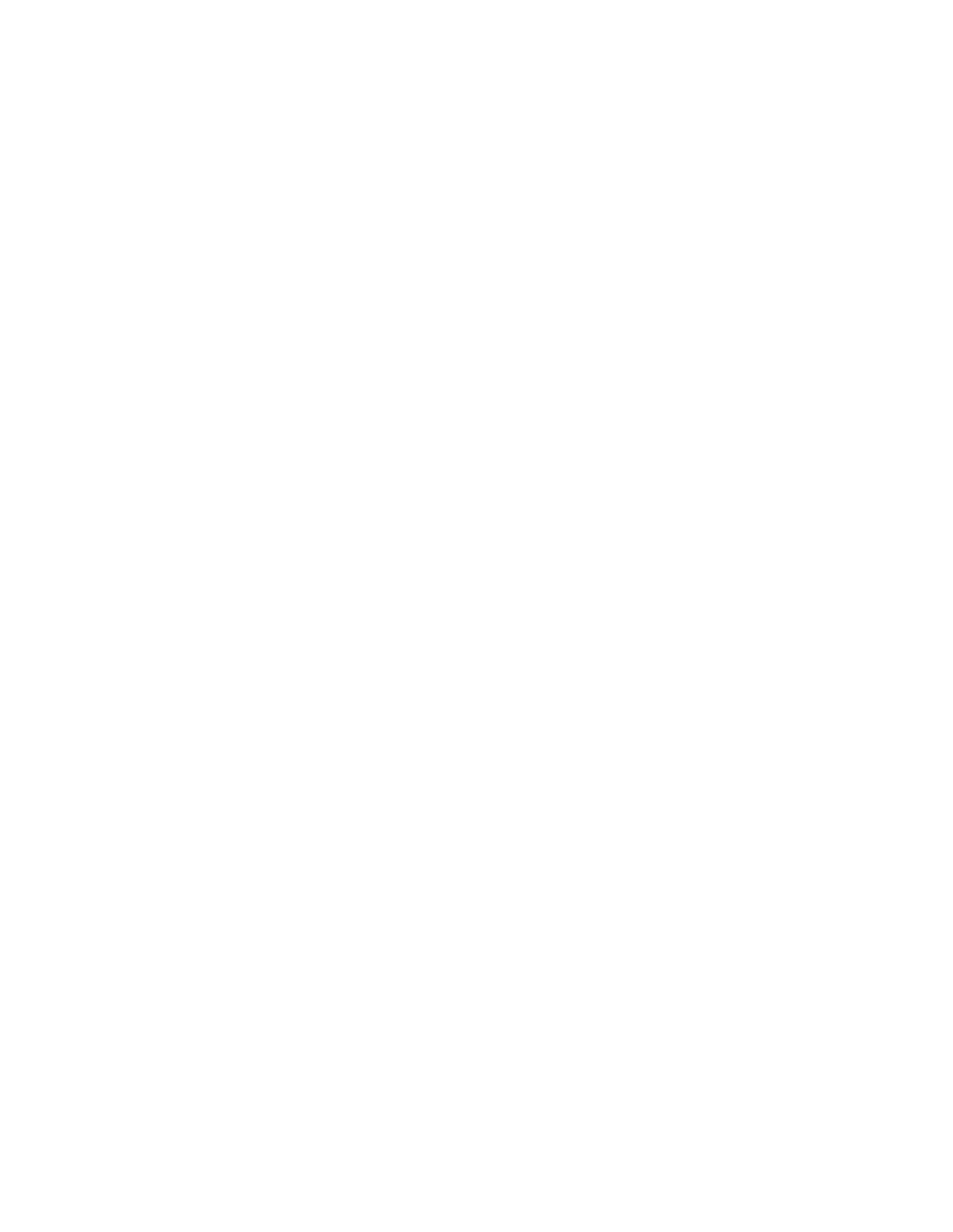

# Arthritis **BEATING IN THE WORKPLACE**

#### *by* DR. BRENT WELLS & BILL DELEHANT

There are three types of arthritis, and each can lead to severe pain. Psoriatic arthritis causes in ammation throughout the body and can lead to cartilage in the joints breaking down. Rheumatoid arthritis results in in ammation as well, but also causes the bodys organs to be attacked by the immune system. Osteoarthritis is the most common form of the disease, and causes the protective cartilage around the joints to wear down, making movement dif cult and painful.

Arthritis can affect you in your workplace in many ways. It can limit your leadership skills as you might not be able to lead your team due to pain. It can make typing or writing down important information dif cult. Overall, it can make it dif cult for you to do your best, which can affect your works quality. Thankfully, there are some ways you can help to heal arthritis symptoms while working.

#### Move Around

One problem many workers have is that they sit for long periods of time. In fact, research by the Mayo Clinic has shown that sitting for hours without moving not only increases your risk of cardiovascular disease, but can cause high blood pressure. Sitting can also lead to swelling in your joints which can worsen arthritis symptoms.

Because of this, it s important to move around often. Ideally, you should get up and walk around every 30 minutes. This will help you to rest muscles in your hands and wrists and also keep your blood circulation owing well.



Ideally, you should get up and walk around every 30 minutes. This will help you to rest muscles in your hands and wrists and also keep your blood circulation owing well.

#### Keep Your Feet on the Floor

Another way to help prevent arthritis symptoms in the workplace is to make sure to keep your feet on the oor. This will help to ensure your spine is aligned which could otherwise cause pain in the surrounding joints and muscles. If youre unable to reach the oor with your feet, you might also consider investing in a footrest.

#### Check Your Chair

Sometimes your of ce chair could be the culprit behind your arthritis symptoms. Certain of ce chairs might not have proper lumbar support which can hurt your spine and pelvis causing them to align incorrectly. A chair with good lumbar support will help to cradle your spine, pelvis, and shoulders, keeping them aligned. This will help to prevent pain in these areas.

Another thing to check your of ce chair for is if it can swivel. Of ce chairs that require you to move the chair around with your legs and back can worsen arthritis pain. Chairs that swivel prevent this as they keep your back and surrounding joints from becoming strained due to extreme movement.

Arthritis is a terrible disease that can drastically affect your life, especially if youre working. If youre searching for ways to help prevent and eventually eliminate arthritis symptoms from your life, keep this information in mind.

> About DR. BRENT WELLS // Dr. Brent Wells is a graduate of the University of Nevada where he earned his bachelor's of science degree before moving on to complete his doctorate from Western States Chiropractic College. He's a chiropractor based in Alaska, who founded Better Health Chiropractic &

Physical Rehab in 1998. Dr. Wells is a member of the American Chiropractic Association and the American Academy of Spine Physicians.



About BILL DELEHANT Project Manager, Wellness Council of America (WELCOA) // As Marketing and Project Manager at WELCOA, Bill manages content deliverables for WELCOA's electronic and print publications and writes about wellness for Well Balanced.